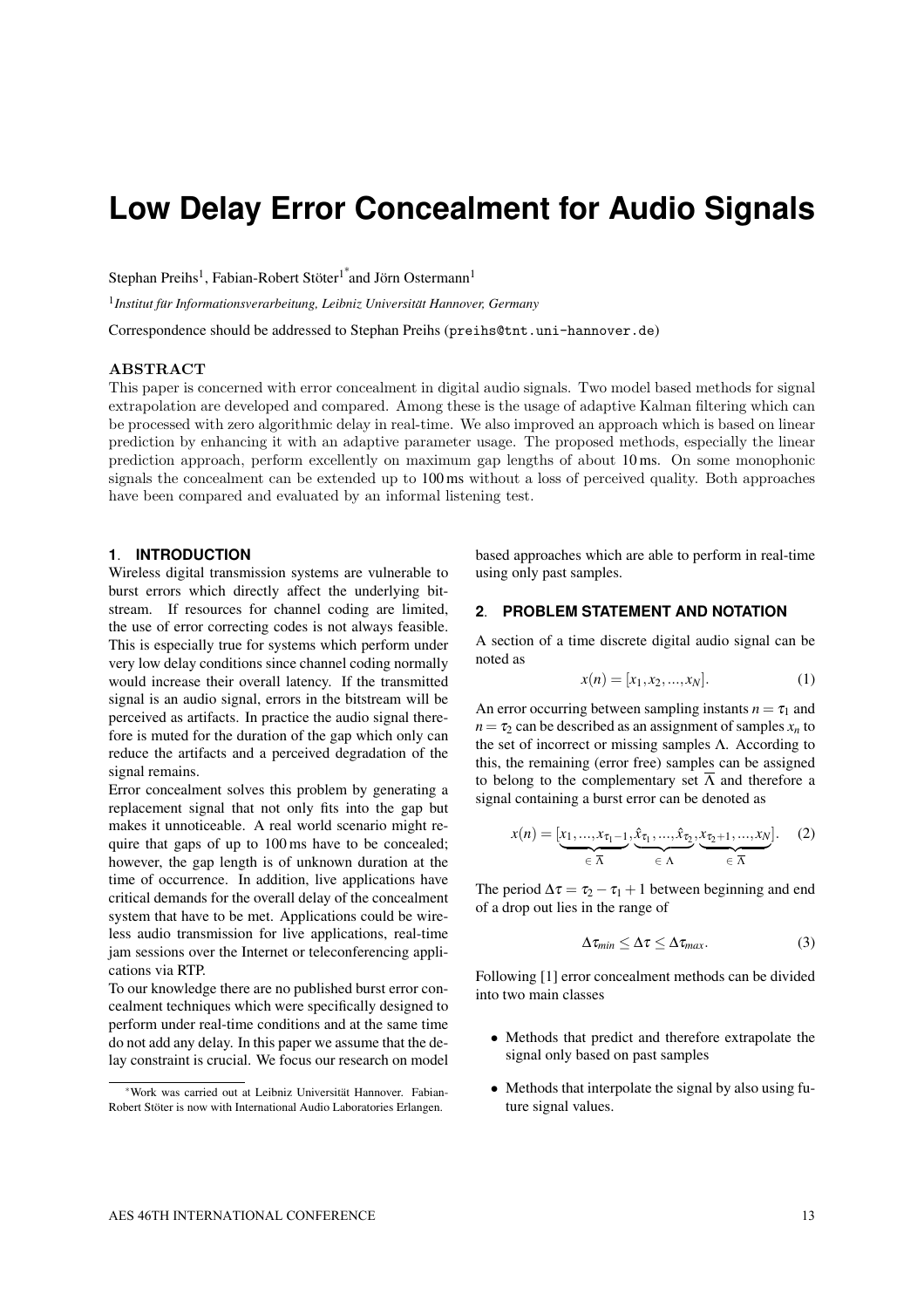According to our assumptions the length of the interval  $\Delta \tau$  is unknown at the time instant  $\tau_1$ . The replacement signal therefore can only be extrapolated "from the left". The error concealment is supposed to only cope with burst errors which means that  $\Delta \tau_{min}$  is always greater than 1. The upper limit  $\Delta \tau_{max}$  was chosen to be about 100 ms. The rate of errors occurring was not limited at first. However, we assume that

$$
|\overline{\Lambda}| \gg |\Lambda| \tag{4}
$$

applies. The information of a sample  $x_n \in \Lambda$  is not used. Therefore we can assume that

$$
x_n = \begin{cases} x_n & \text{for } x_n \in \overline{\Lambda} \\ 0 & \text{for } x_n \in \Lambda \end{cases}
$$
 (5)

does not contain arbitrary values. In this work we presume that the information of a sample belonging to one of the sets is present as meta information.

As mentioned before we assume that a minimum delay caused by the error concealment is crucial. In this context delay refers to the total delay between the information about an error being present going into the system and a replacement signal coming out of its output. This delay can be caused by both algorithmic and processing delay. Since we decided to implement an error concealment scheme which can be used as independent building block it does not influence the previous processing and therefore its delay adds up to the total delay of a transmission chain.

Under the assumption that at every time instant it is known if a sample is correct or not we claim that the total algorithmic delay of the concealment system should be 0 samples. This means that it should be possible to compute an alternative value for every sample.

A flow graph of the basic structure of a concealment system can be seen in Figure 1. The functional block "Combination" receives a control signal from the "Error Detection" for switching between the concealment signal and the original signal or doing a fading between them. A "Buffer" of size  $m$  allows the error concealment scheme to use statistical dependencies of past samples.

#### 3. ERROR CONCEALMENT STRATEGIES

Most of the well known methods for error concealment have been developed regarding other requirements than the one considered in this work. In most cases it is assumed that non-overlapping block processing of the signal is possible. Therefore many methods are called



Fig. 1: Basic Principle of a Concealment System.

#### packet loss recovery/concealment.

In [2] an overview of error concealment methods is given. Using the application as criterion the methods are divided into three main classes - insertion, interpolation and regeneration. We divide the methods into the classes of "trivial", "waveform conserving" and "model based" approaches. Doing this, we do not consider methods that were developed as part of a transmission standard (e.g. ITU G.723.1 or G.729) and therefore are using internal states of the codec.

Trivial approaches do not compute a replacement for corrupted samples but use a predefined signal for error concealment. As shown in [3] replacing corrupted samples by zeros leads to acceptable results for maximum error length  $<$  4 ms and loss rates of less than 2%. Replacing the corrupted signal with white noise even leads to better masking of the error. A repetition of past samples can give good results especially for stationary signals. In packet based transmission systems it is very easy to implement this since it is always possible to replace a missing packet with a previous one.

Waveform conserving methods generate a replacement signal by modification of past sections of the signal. In [4] the basic principle of searching for similar sections in the past signal and doing consecutive copying while trying to avoid discontinuities is presented. Further developments like the ones presented in [5] and [6] also take the actual pitch into account and try to avoid monotony caused by frequent repetition of signal segments. This is done by using multiple overlappings and overlays. In addition [7] further improves this overlap-add by the use of waveform similarity measures. Nevertheless, according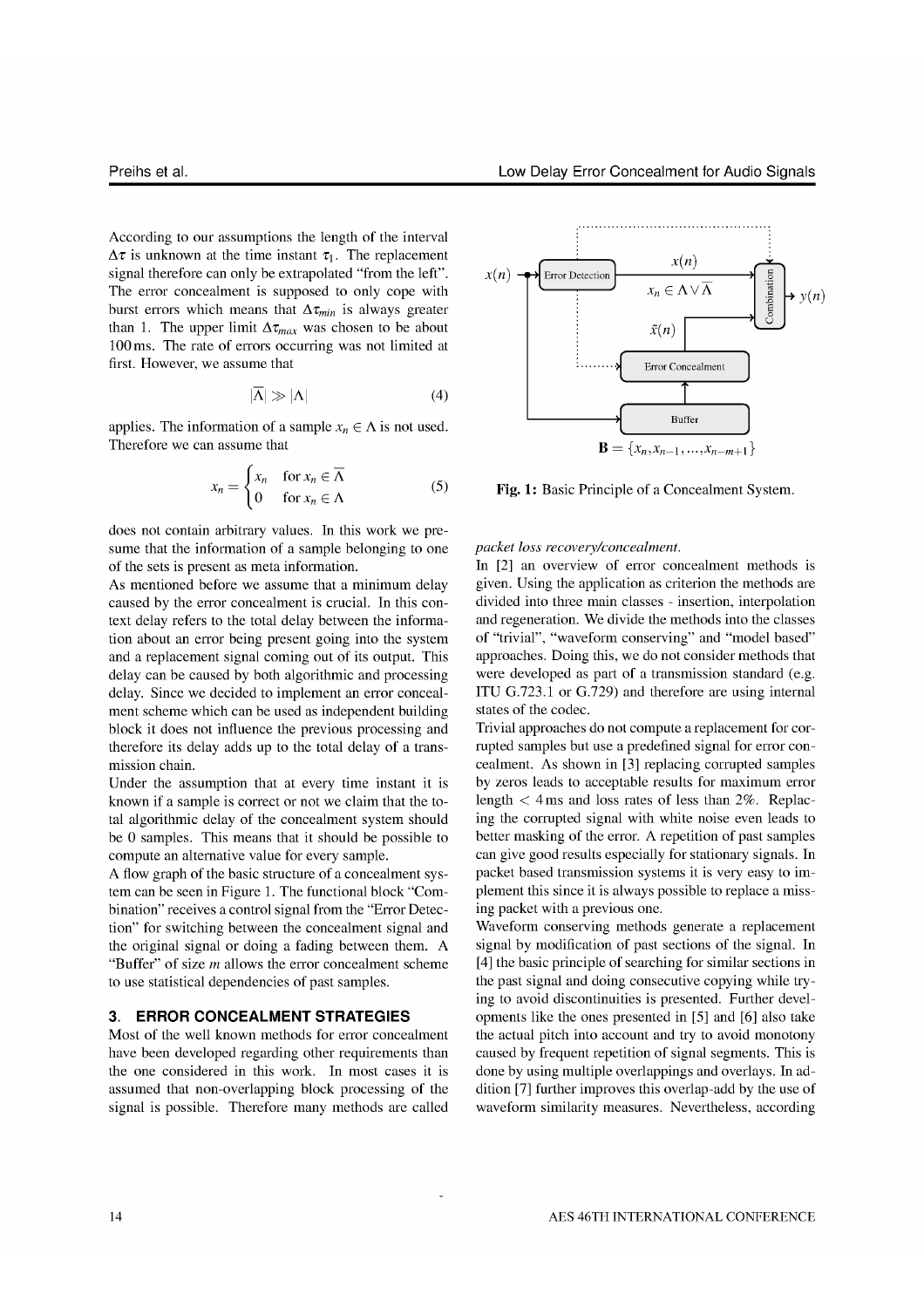to our baseline studies waveform conserving methods often lead to artifacts that prevent the concealment quality from being perfect.

Modeling of audio signals has proven to be successful for several kinds of audio data compression like redundancy or parametric coding. Therefore it is obvious to also use them for error concealment purposes. One of the most frequently used models for error concealment is the *autoregressive process* (AR-process) applied in a "synthesis by linear prediction" like in [8]. Further developments of this also use pitch information [9], are able to operate in regions of instationarity [10] or to do an extrapolation for longer gaps of stationary signals [11]. Systems that do an AR-based interpolation from both sides of course work better but lead to a delay in the range of the concealment duration. A method called *Smart Copying* [12] is a combination of model based and waveform conserving approaches. It uses a synthetic signal computed on the basis of a prediction residual for the excitation of a synthesis filter.

Several methods do an interpolation of audio signals in other domains like parameter [13] or frequency space [14]. Besides complexity, the problem with these kinds of methods is that the usually used block processing leads to rather high delays.

A quite new approach for signal interpolation is the so called *Audio Inpainting* [15]. It makes use of a description of the signal by a sparse vector and a codebook matrix which can be used for solving an equation system for reconstruction of the original signal. The matrix can have arbitrary entries, is usually overdetermined and often contains basis vectors of the discrete cosine transformation. Using [16] in our preliminary work we found that inpainting is too complex for longer gaps.

Summarizing we can say that none of the mentioned and known methods has proven to be able to cope with our requirements regarding concealment quality, delay and complexity. As a conclusion we decided that for our requirements a model based extrapolation "from the left" is the preferred method.

## **4**. **SIGNAL EXTRAPOLATION**

According to the results of our baseline studies we developed a model based approach that allows for signal extrapolation only on the basis of past samples and without any delay caused by block processing.

The structure of the rest of this chapter is as follows. In section 4.1 the Kalman filter approach for signal extrapolation is introduced. In 4.2 the underlying signal models are presented, in 4.2.1 two methods for system identification are analyzed. Sections 4.2.2, 4.2.3 and 4.2.4 introduce the conversion, implementation and procedure used for signal extrapolation with the Kalman filter. The influence of stationarity on system identification is discussed in Section 4.2.4. In 4.3 an alternative linear prediction based approach is described which is compared to the Kalman approach in 4.4.

## **4.1**. **Kalman Filter Approach**

Kalman filtering, which was originally developed for control theory, has been widely used across a variety of engineering applications. In recent years Kalman filtering has also been employed in audio applications. It has been successfully adopted to noise cancellation and speech enhancement problems [17, 18, 19]. In this paper we focus on the use of Kalman filtering for adaptive signal reconstruction and synthesis across signal gaps.

The Kalman filter [20] is an optimal estimator for an unknown system state vector  $x_n$  at the time instant *n*. The state vector can contain signal values from time domain such as the instationary audio signal but is not limited to consist of amplitude values. The optimality is based on the fact that under certain conditions the state estimation quality of a Kalman filter cannot be surpassed by any other estimator. The output of the Kalman filter is known to be of minimum variance and unbiased. This not only gives great results for noise cancellation but can also be used for a reliable synthesis.

The concept of Kalman filtering is closely related to error concealment due to its nature as a stochastic state observer. In fact the error concealment problem can be viewed as revealing a hidden state for the duration of a gap. At its core it can be separated as two consecutive steps: Based on an underlying system model A the *prediction* step estimates the current state x*n*. The following *update* or *correction* step takes the measurement signal into account. Additionally the Kalman filter setup allows to adjust the reliability of the measured signal. This can be used for morphing from the replacement signal into the original signal instead of a simple linear crossfade at the end of a gap.

## **4.2**. **Parametric Signal Model**

The system model matrix **A** of dimension  $(r \times s)$  should model the system state as closely as possible. One of the most often used approaches for modeling audio signals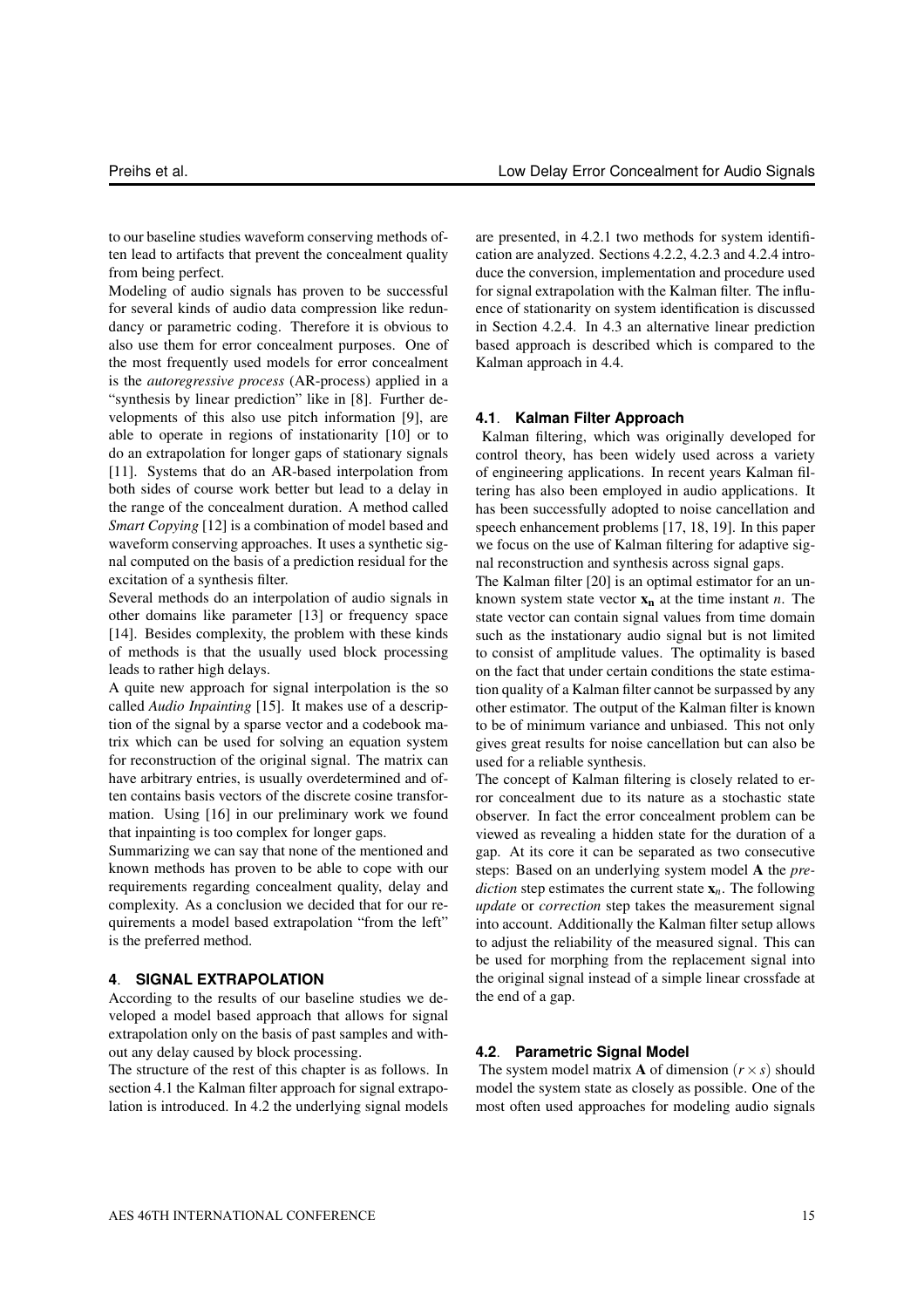$$
x(n) = \sum_{k=1}^{p} a_k x(n-k)
$$
 (6)

with  $\{a_1, a_2, \ldots, a_p\}$  being the AR-coefficients. The ARcoefficients can be identified by system identification algorithms like the ones described in the next paragraph. The AR-model has several benefits e.g. it is simple to manage as the physical dimension corresponds to the measured samples in time domain.

A different approach is based on using *sinusoid partials* so that

$$
x(n) = \sum_{k=1}^{p} A_k \cdot \sin(\omega_k)
$$
 (7)

where  $\omega_k$  is the frequency of the *k*th component and  $A_k$ its amplitude. This has also been successfully used in low bitrate coding [21, 22].

Both models might become insufficient when the noise level of the input signal is too high. To keep the model order *p* low both models should be enhanced by a noise model synthesized from the remaining residuum. Details for this will be described in Chapter 5.3.

We did extensive research on adapting the sinusoid model to Kalman extrapolation. Therefore we developed an extension to [23] who presented a multi-tone Kalman frequency tracker. Although we managed to build a working concealment system it performed poorly on real world audio signals because of an instability of this non-linear approach. This led us to dismiss further research on the sinusoid based Kalman extrapolation.

#### **4.2.1**. **AR System Identification**

A model based signal representation requires to adapt its parameters according to the input signal. This determination process is called system identification. It is known that audio signals are only partly weak sense stationary. This makes it even more challenging to adapt the parameters in real time and at the same time maintain stability which is required for usage in a Kalman filter system model.

A common approach for AR-system identification is the *Burg algorithm* which is using the maximum entropy approach and therefore calculates a forward- and backward-prediction error directly from  $x(n)$ . The poles of the identified process can be characterized with high spectral resolution. Even with challenging highly instationary signals and at low filter orders the poles of the identified system describe a stable synthesis filter. Unfortunately the Burg algorithm is based on block processing which requires to adapt the initialization of the Kalman filter to match the low delay requirement.

To avoid block processing adaptive filtering algorithms can be used. Basically most methods belong to the LEAST MEAN SQUARE (LMS) or RECURSIVE LEAST SQUARE (RLS) class of algorithms. Although LMS identification approaches are computationally efficient and do have excellent tracking capabilities, they turned out to be unstable for some signals especially if used with high filter orders.

Since they turned out to have great stability behavior for the identified poles we chose the RLS type approaches for system identification. The forgetting factor  $\lambda = \frac{1}{1-\tau}$ allows to adjust the memory of the algorithm to match a finite number of samples  $\tau$ . Although the standard RLS algorithm is computationally expensive there do exist faster implementations like FAST-RLS which could be implemented with complexity of  $\mathcal{O}(n)$  [24].

We compared block based identification (BURG) with an adaptive filter based one (RLS) and found out that despite their fundamental differences they both can be used in Kalman filter system models. The Chapter Extrapolation will illustrate both cases and their customized concealment scheme.

#### **4.2.2**. **State-Space Representation**

One of the key characteristics for Kalman filtering is the dependency on state-space representation for all input and output signals. The state vector x does have a dimension of size  $(r \times 1)$  and represents the internal state of a dynamic system. In addition to the state vector the output vector y which holds the measurement or observation has dimension  $(s \times 1)$ . The state-space representation now allows for separating the system state from the observation, hence equations 8 represent the common state-space observer which is described by

$$
\mathbf{x}_n = \mathbf{A}\mathbf{x}_{n-1} \n\mathbf{y}_n = \mathbf{H}\mathbf{x}_n
$$
\n(8)

with matrix **A** of dimension  $(r \times r)$ . **H** is of dimension  $(s \times r)$  and connects the measurements with the one-step ahead prediction  $\mathbf{x}_n$  of the system state. The output  $\mathbf{v}_n$ can then be set to the amplitude values of the audio signal.

The AR-coefficients  $a_k$  found by the presented system identification can easily be inserted into the system matrix A. Although there are multiple ways for representation we have chosen the common frobenius form. With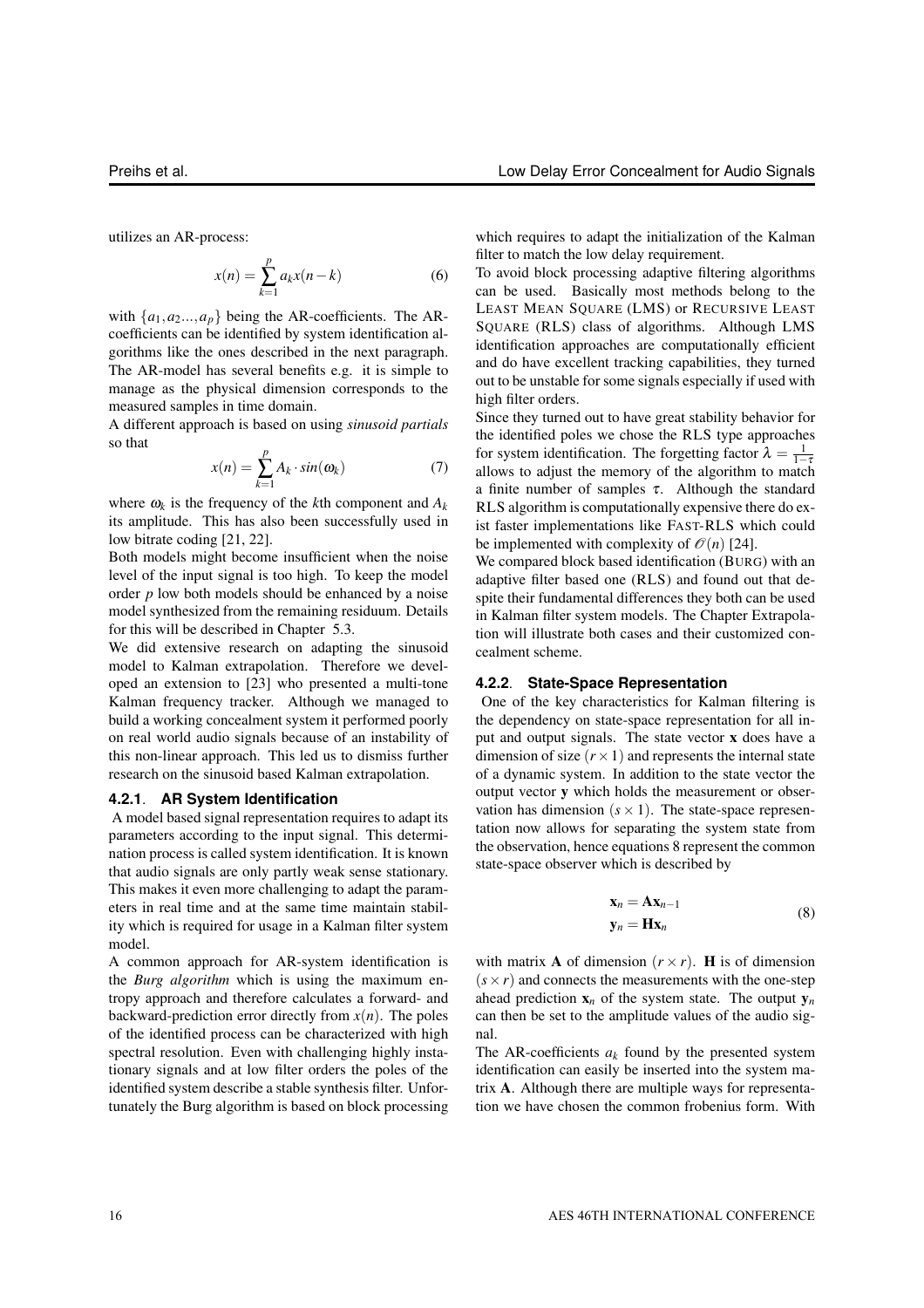$r = s = p$  the resulting system matrix **A** is:

| $a_2$ |                           | $a_{p-2}$<br>0 | $a_{p-1}$<br>$\Omega$ | $\begin{bmatrix} a_p \\ 0 \end{bmatrix}$ |
|-------|---------------------------|----------------|-----------------------|------------------------------------------|
|       | $\mathcal{O}(\mathbb{Z})$ |                |                       | :                                        |
|       |                           |                |                       |                                          |
|       |                           |                |                       |                                          |

#### **4.2.3**. **Kalman filtering**

The actual Kalman filtering has been implemented using separate prediction and update steps. The equations and procedure will not be detailed here as we used standard implementations in Matlab [25]. The system model order *p* is fixed. The system modeling error Q and the measurement error **R** of the Kalman filter need to be adapted to the signal modeling. Matrix Q can be interpreted as the difference between the actual dynamic system and its system model representation. Matrix R can be used to control how far the measurements can be trusted.

For the AR-model, Q can be taken from the system identification. E.g. in case of the Burg method we get it directly by calculating the variance of the prediction error  $e(n)$  for the reflection coefficients of the past *p* samples so that  $\mathbf{Q}(\mathbf{n}) = \mathbf{I} \cdot Var(e(n)).$ 

In case when no error occurs we can measure the amplitude directly from  $x(n)$  in every step. To reflect this relation, the measurement matrix is set to

$$
\mathbf{H} = \begin{bmatrix} 1 & 0 & \cdots & 0 \end{bmatrix}
$$

so that only the most recent samples are used for updating. When using amplitude values within the system state it seems that the measurement noise is non-existent. In a real implementation  **should be set to a very small** value, so that the Kalman filter does not make the prediction depend directly on the measurement and the system dynamics are kept high.

For the AR-model the order *p* of the Kalman filter should be matched to the order of the AR-process. Both, BURG and RLS algorithm share the fact that the prediction error will be smaller for larger *p* on complex audio signals. We will determine a matched order in Chapter 5.1.

## **4.2.4**. **Concealment Scheme and Quasi-Stationarity**

Using Kalman filtering to provide a replacement signal for every sampling instant requires a custom concealment scheme. Fortunately this can easily be accomplished by adjusting the measurement error covariance **R**: If at sampling instant  $n = \tau_1$  an error occurs **R** should be raised to a finite maximum value. The result is, that the measured input value will hardly be used within the update step of the Kalman filter. To avoid numerical instabilities it can be helpful to even completely skip the update step during the gap. The Kalman filter then is set into prediction-only mode. When the signal at time instant  $n = \tau_2$  is back **R** could be set back to its original close-to-zero value. This approach therefore also enables to morph between original signal and prediction by fading R. The Kalman filtering concealment procedure with skipping of the update step during the gap is outlined in Figure 2.

It can be shown that a system modeled by an AR-process is only observable when the process to be observed is at least weak sense stationary [26]. The optimality condition of the Kalman filter only persist if both error covariances are known and if the error is normal distributed and zero mean. This might not be the case for typical audio signals. We therefore considered two options for adjusting the concealment scheme as follows.



Fig. 2: Kalman Filtering Concealment Procedure with Covariance Alteration.

Filtering Instationary Signal (RLS Identification) We found out that the Kalman filter can be set up to process real (instationary) audio signals without diverging. This requires to change the system model for every sample instant, so that the matrices become  $A(x, n)$  and  $H(x, n)$ . The RLS adaptive identification approach provides an updated model every sample instant. The RLS forgetting factor  $\lambda$  allows for the AR-coefficients to vary slowly which helps the Kalman filter to retain stable and responsive. This turns the system into a non-linear approach as it is now a combined state and parameter estimator.

Using this dual filter approach we are able to achieve stable extrapolation for real audio signals.<sup>1</sup> In fact a similar approach has been taken by [28] to denoise audio signals. This combination avoids the use of the Extended Kalman Filter. We adjusted the error covariances experimentally for avoiding instabilities within the output signal which

<sup>&</sup>lt;sup>1</sup>For the relationship between RLS and Kalman filtering see [27].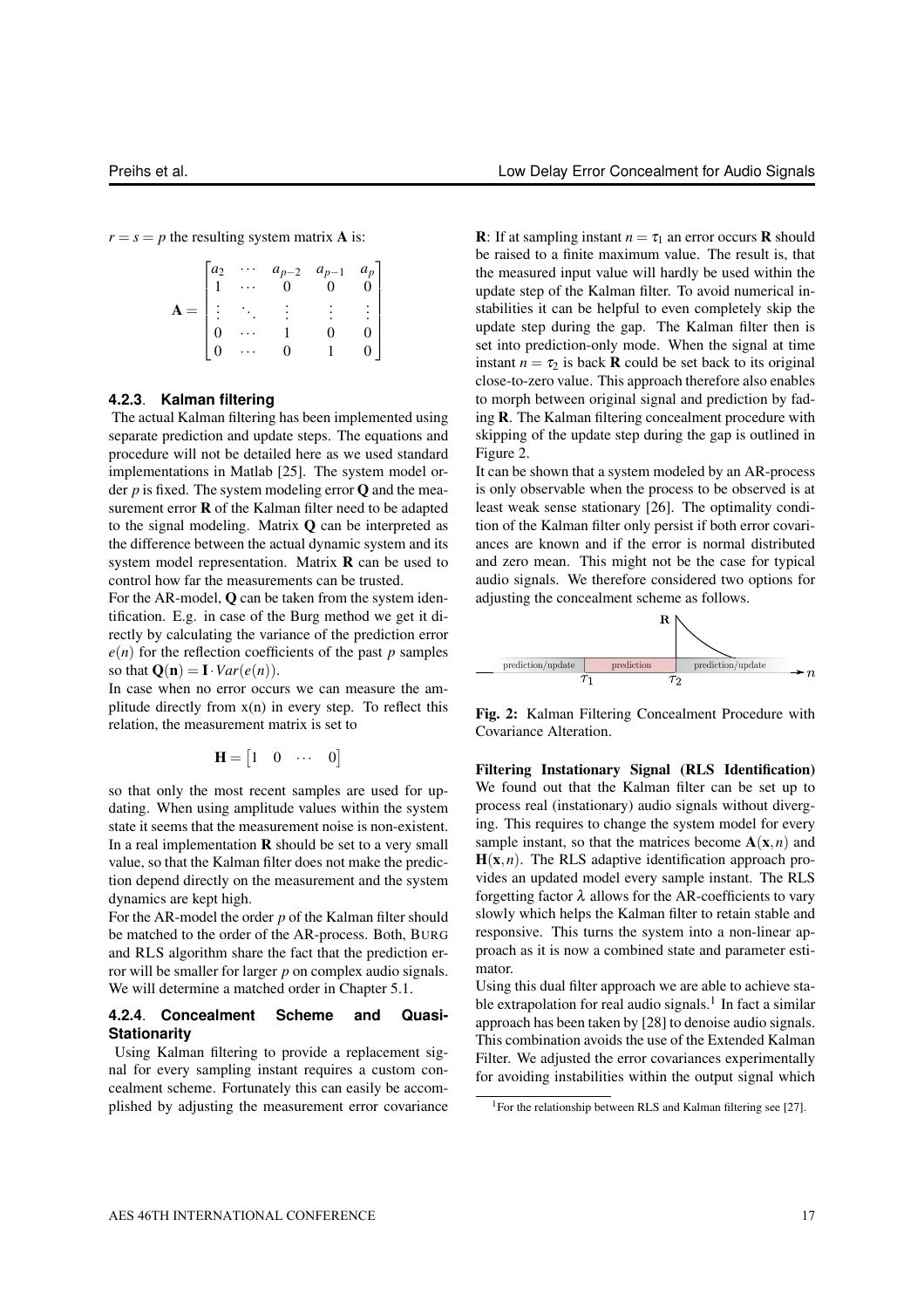could be caused by instationarities. The treatment of remaining audible artifacts (e.g. for speech signals during longer gaps) will be addressed in Chapter 5.3

Filtering Stationary Signal (Burg Identification) To minimize the problems of fast changing signals, the input has to be at least partly stationary. If an error occurs at time instance  $\tau_1$  our proposed concealment scheme therefore is as follows:

- System identification for order *p* out of previous stationary *n<sup>s</sup>* samples (stationarity determination comparable to 5.1)
- Start Kalman filtering with the identified model beginning with time instant  $n = \tau_1 - n_s + 1$
- Filtering across the gap.

This requires additional computational cost but allows for stable system identification using the common Burg algorithm.

#### **4.3**. **Linear Prediction Approach**

The Kalman filter approach which utilizes parts of stationary signals is quite similar to linear prediction based error concealment using IIR filter synthesis. [29] proposed a similar concealment scheme based on a simple IIR Filter excited with zeros. In fact our Kalman filter approach using Burg algorithm gives nearly the same results as the linear prediction based approach. The slight differences come from the fact that the Kalman filter approach is stochastic and the linear prediction deterministic. We benchmarked and compared both results using a modified Monte Carlo run and explored that the differences were inaudible by human ear.

## **4.4**. **Discussion**

Our proposed Kalman filter concealment approach is very flexible as it is based on signal models. We think that it has some advantages over standard linear prediction based approaches e.g. [29].

- Kalman filtering allows for a fully adaptive concealment system.
- It can take advantage of every correctly transmitted sample so that the system can perform even on very short burst errors or high bit error rates.
- Adaptive recursive systems are well suited for realtime and very low delay applications. In fact our approach works without any additional delay.
- Our approach can extrapolate gaps of several hundred milliseconds without any external excitation signal.
- Using the proposed RLS method it can be shown that non-stationary signals do not raise the complexity of the concealment method.
- This approach can even be used for extrapolation of very noisy signals since the Kalman filter can be used for de-noising without adding any additional computational cost.

We also want to note that the extrapolation quality of the RLS based approach is worse than using the Burg approach due to many safety measures. Evaluation of the perceived quality will be presented in Chapter 6.

# **5**. **INTEGRATION IN THE OVERALL CONCEAL-MENT SYSTEM**

Figure 3 shows a flow graph of the over-all concealment system. The system can be divided into four main building blocks named Synthesis Filter (either Kalman filter or Linear Prediction Approach), System Order Determination (only Linear Prediction Approach), Break-off Condition and Noise Modeling with the latter three being described in the following.

## **5.1**. **Stationarity Determination and Variable System Order (Linear Prediction Approach)**

As described in 4.3 one possible approach for signal synthesis is the Linear Prediction Approach. Using a block based pre-processing allows for an optimal adaption of the concealment to the signal. This can be further improved by the usage of a variable system order and adaptable input blocksize for the system identification. We choose the blocksize of past samples used for system identification according to the stationarity of the signal. The number of signal samples that can be accounted as quasi stationary are calculated by the spectral distance which leads to a stationarity index vector *ST I*(*n*) (see eq. 9). We determine the kolmogorov distance [30] by windowed Fourier transforms calculated and shifted section wise. The resulting time series is low pass filtered and a search for peaks is done. The number of samples stored for the last maximum is used for system identification.

$$
STI(n) = ||X(m, \omega)||_{kolmogorov}
$$
 (9)

A matched variable system order is used to take into account the number of spectral components of the signal.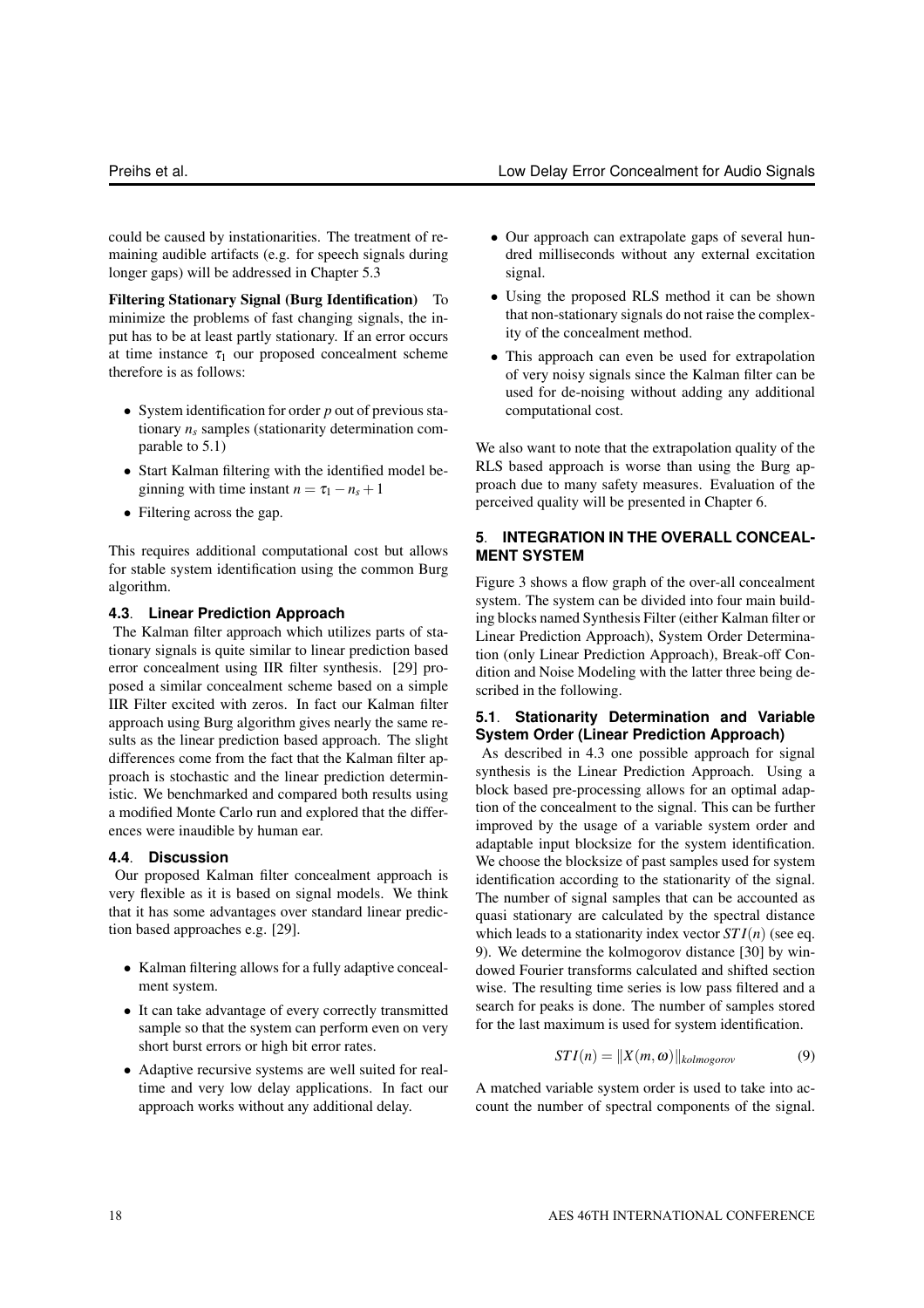

Fig. 3: Flow Graph of the whole Concealment System.

Unlike [31] we found that for tonal signals a system order in the range of 200 is sufficient but for vocals and speech higher values are needed. Therefore we experimentally found the relationship

$$
p_{var} = max((1 - t) \cdot 1000, 250)
$$
 (10)

for the system order where  $t$  describes the tonality of the signal excerpt and is in the range of  $0$  to 1.

## 5.2. Break-Off Criterion

As mentioned in the introduction we aim at concealment of maximum gap length  $\Delta \tau_{max}$  in the range of 100 ms. However, for some signal classes partial muting helps improving the perceived quality more than a continuation of the signal. Therefore we introduced a decay variable  $\Delta \tau_d < \Delta \tau_{max}$  that controls the decline of signal energy in the concealment case. For computation of  $\Delta \tau_d$  a mean signal activity period is estimated from  $n<sub>o</sub>$  past samples by detecting pauses in between signal parts. This is done by searching for minima in the spectral flatness. With  $\Delta \tau_{n,min}$  as the number of samples since the last local minimum and  $E[n_{active}]$  as mean signal activity period the remaining concealment time is determined by

$$
\Delta \tau_{remain}(n) = E[n_{active}] - \Delta \tau_{n,min}.
$$
 (11)

For further reducing the concealment artifacts of speech signals we also take the spectral spread  $S_{spread}$  =  $Var(|H(j\omega)|)$  into account. The final concealment duration therefore is computed by

$$
\Delta \tau_d(n) = \min(\Delta \tau_{remain}(n) - a \cdot S_{spread}, \Delta \tau_{max}). \quad (12)
$$

with  $a$  in the range between 3000 and 5000.

#### 5.3. Noise Modeling

Besides frequency and temporal properties one of the features that should be reflected by an error concealment is the amount of noise present in a signal. For a noisy tonal signal a lack of noise within the concealed gap might prevent from a perfect concealment. Therefore we model the noise components which significantly influence the auditory impression. This is done on the basis of a residual signal  $x(n) - x_n(n)$  which is taken from the concealment system, stored in a buffer, sectionally filtered by a bark filter bank and analyzed afterwards. Assuming that the spectral distribution of residuum is only changing slowly, the mean power of the filtered residual signal can be used for computation of an equivalent non-artificial noise source. The synthesis is then realized by weighted addition of filtered non-artificial noise  $w(n)$  stored in lookup tables which are played back in al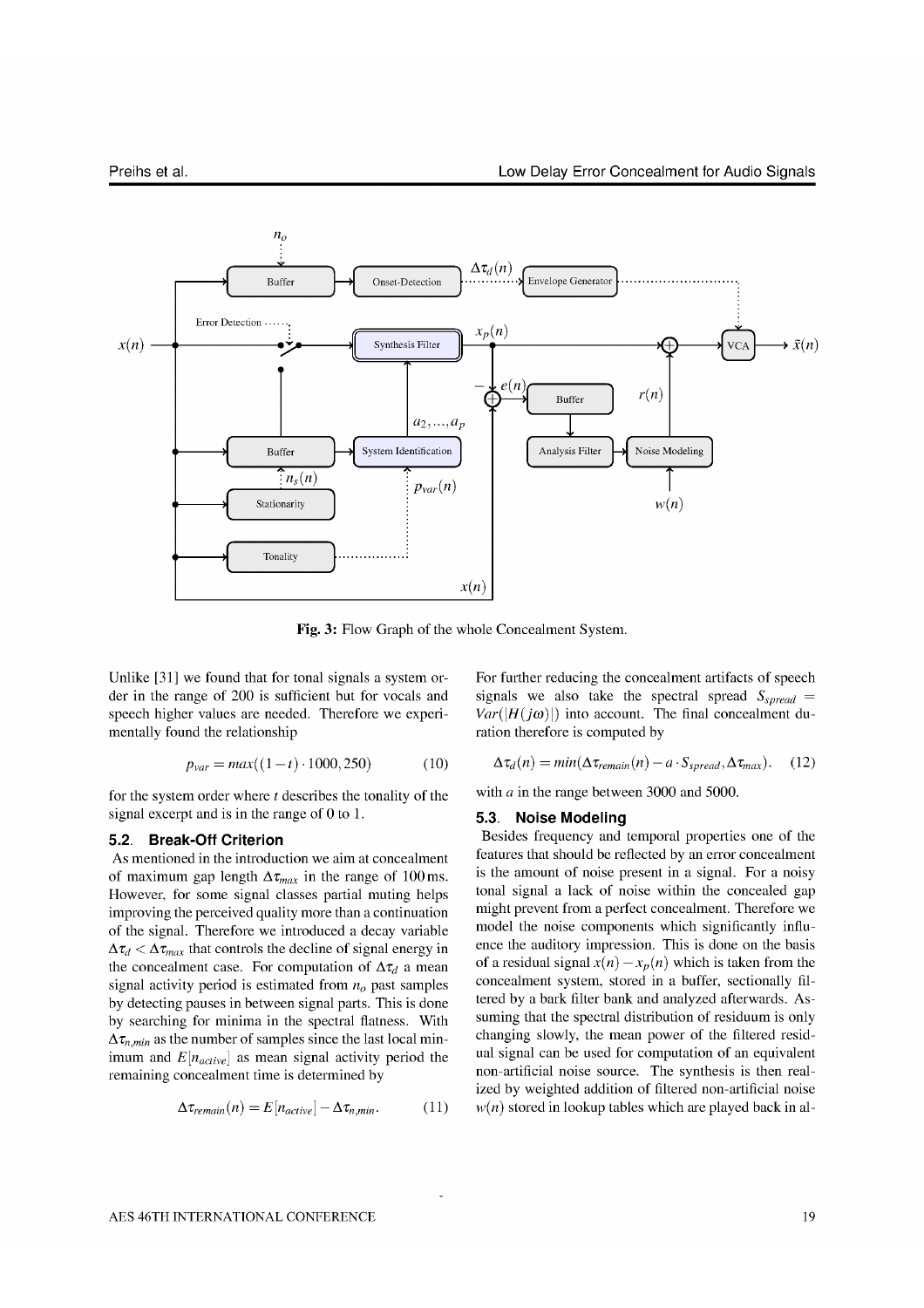ternating direction for avoiding similar noise patterns in consecutive concealment cases.

# **6**. **EVALUATION**

For evaluation of subjective concealment quality an informal listening test with 11 non-expert listeners was conducted in a quiet demonstration room. Although being designed for audio codec evaluation we chose the MUSHRA methodology [32] as basis for the test design. The graphical user interface was implemented on a personal computer and worked like the reference implementation in the standard. A high quality digital to analog converter and STAX headphones/amplifier were used. The test items were based on the MPEG and SQAM database as well as self provided recordings of critical sounds. They were chosen to be from the three signal classes instruments, vocals and speech and are of CD quality sampling rate/bit resolution.

| Item                 | Source               |  |  |
|----------------------|----------------------|--|--|
| Trumpet              | <b>EBU</b> Test set  |  |  |
| Glockenspiel         | <b>MPEG</b> Test set |  |  |
| Acoustic guitar      | Self provided        |  |  |
| Sopran, female       | <b>EBU</b> Test set  |  |  |
| Vocals, pop, male    | Self provided        |  |  |
| Speech, male, German | <b>MPEG</b> Test set |  |  |

Table 1: Items for the listening test

The tested conditions are the Kalman Filter Approach (KF) using RLS for system identification as described in 4.2.4, the Linear Prediction approach (LPC) with variable system order according to 4.3 as well as the hidden reference and an anchor which is the signal just containing gaps without fading at the beginning or end of a gap. For testing and optimization of the error concealment approaches different (partly randomized) error models were used since this is the only way for realistic performance evaluation. However, for the listening test we decided to use a constant spacing of 1 s between error positions. This was done for making the comparison easier for the subjects and also for avoiding that some of the errors are not perceived by them. We used two different error length of 10 ms and 100 ms which leads to 12 signals.

Figure 4 shows the results of the listening test for each item and the different tested conditions as mean values and 95% confidence intervals in the order of presenta $\text{tion}^2$  to the subjects.

The results show that both concealment strategies are almost always better than muting the signal during a burst error. The Linear Prediction Approach gets very good scores for some signals even for 100 ms. For 10 ms gap length some of the subjects also mixed-up the reference and concealed signals. The Kalman Approach allows for about 50 % of improvement for most signals but overall has a worse performance than the Linear Prediction Approach. The reason for this are artifacts in the concealment that arise during extrapolation of instationary signal parts. The rather big confidence intervals show that these artifacts are judged differently by the subjects. Nevertheless for some signals like the Glockenspiel the Kalman Approach still achieves good results. As can be seen from the results of both gap lengths, speech is always critical regarding concealment quality. In addition the subjective impression differs between subjects which again is a reason for the rather large confidence intervals.

## **7**. **CONCLUSION AND OUTLOOK**

In this paper two model based approaches for no-delay error concealment in digital audio signals by signal extrapolation are presented and compared. The first approach is based on adaptive Kalman filtering which can be processed in real-time and sample based without any block processing. The second approach uses the well known Linear Prediction Approach and is extended to include a variable system order. Both approaches are integrated into a concealment system that incorporates a break-off criterion for partial muting and a noise modeling for concealment of noisy signals.

The different versions of the system have been evaluated by an informal listening test. The results show that both proposed methods perform very good on gap lengths of about 10 ms. For some monophonic signals, especially for the Linear Prediction Approach, the concealment can be extended up to 100 ms without a loss of perceived quality. In addition the Linear Prediction Approach allows for a near transparent concealment for tonal signals. The Kalman Filter approach is not always able to compete against the performance of the Linear Prediction Approach because of artifacts occurring for instationary signals. Nevertheless it still helps to improve the

<sup>&</sup>lt;sup>2</sup>Contrary to the recommendation in the standard we decided not to randomize the order of presentation of the different items for being able to see learning effects (e.g. one can see that some of the subjects did mix up the reference with the Linear Prediction Approach for the first item).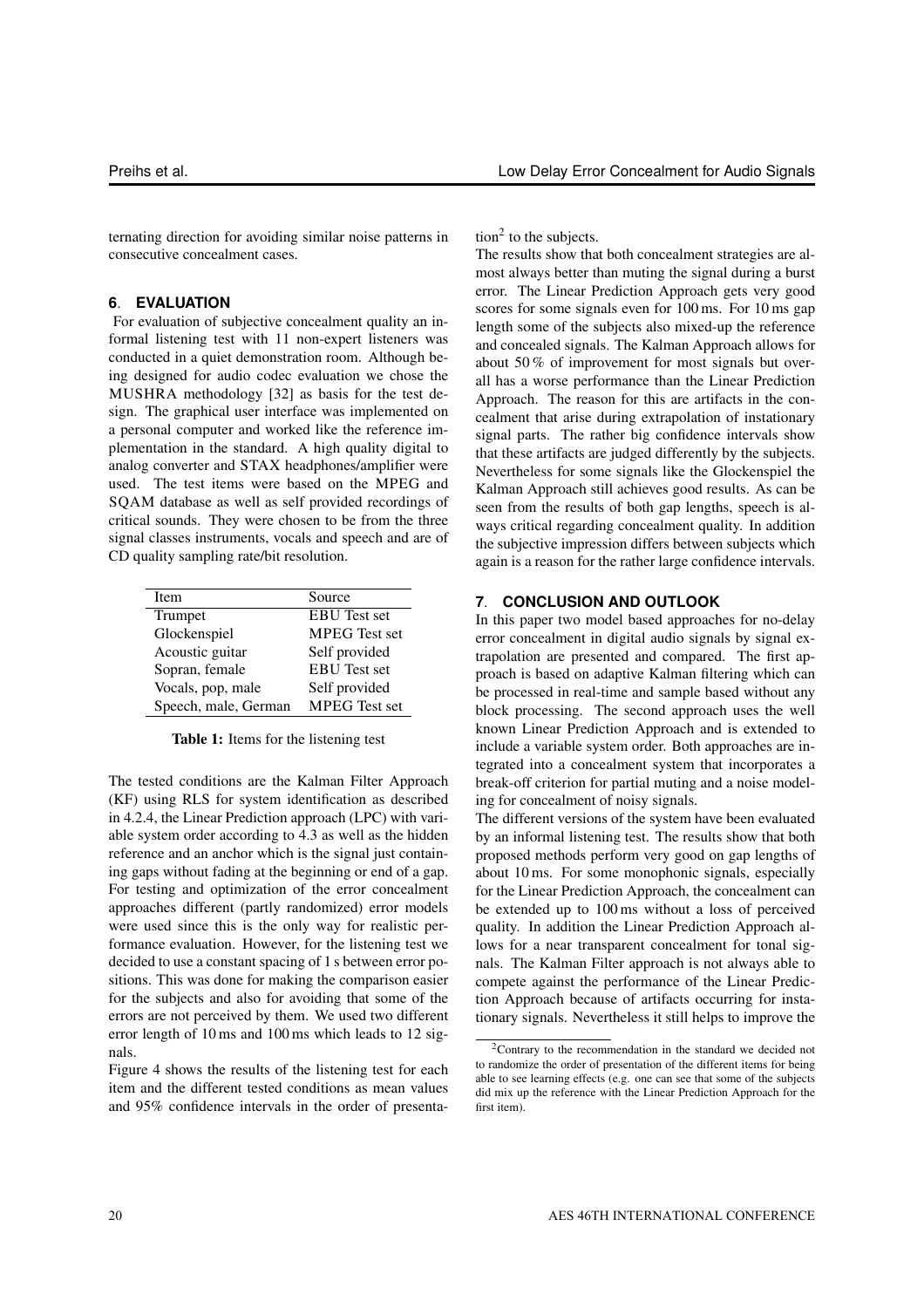

Fig. 4: Results of the MUSHRA listening test with 11 listeners (mean values and 95 % confidence intervals).

subjective quality of a corrupted signal significantly. With the Kalman Filter Approach we were therefore able to show that real-time sample based error concealment without delay is possible, though there are remaining quality improvements to be made. One possible approach could be to combine multiple signal models by an *Interacting Multiple Models Kalman filter* [33] so that it can be adapted to different signal classes. As we showed in our work an optimized break-off criterion can result in better quality performance. Especially for concealment of speech and instrumental signals the parameters could be adapted to better fit this dual use-case.

#### **8**. **REFERENCES**

- [1] S. Vaseghi, *Multimedia signal processing: theory and applications in speech, music and communications*. J. Wiley, 2007.
- [2] C. Perkins, O. Hodson, and V. Hardman, "A survey of packet loss recovery techniques for streaming audio," *IEEE Network*, vol. 12, no. 5, 1998.
- [3] N. Jayant, "Effects of packet loss on waveform coded speech," in *Proc. Fifth Int. Conference on Computer Communications*, 1980.
- [4] D. Goodman, G. Lockhart, O. Wasem, and W. Wong, "Waveform substitution techniques for recovering missing speech segments in packet

voice communications," *IEEE Transactions on Acoustics, Speech and Signal Processing*, vol. 34, no. 6, 1986.

- [5] O. Wasem, D. Goodman, C. Dvorak, and H. Page, "The effect of waveform substitution on the quality of pcm packet communications," *IEEE Transactions on Acoustics, Speech and Signal Processing*, vol. 36, no. 3, 1988.
- [6] D. Griffin and J. Lim, "Signal estimation from modified short-time fourier transform," *IEEE Transactions on Acoustics, Speech and Signal Processing*, vol. 32, no. 2, 1984.
- [7] W. Verhelst and M. Roelands, "An overlap-add technique based on waveform similarity (wsola) for high quality time-scale modification of speech," in *IEEE International Conference on Acoustics, Speech, and Signal Processing*, vol. 2, 1993.
- [8] A. Janssen, R. Veldhuis, and L. Vries, "Adaptive interpolation of discrete-time signals that can be modeled as autoregressive processes," *IEEE Transactions on Acoustics, Speech and Signal Processing*, vol. 34, no. 2, 1986.
- [9] S. Vaseghi and P. Rayner, "Detection and suppression of impulsive noise in speech communication systems," in *Communications, Speech and Vision, IEE Proceedings I*, vol. 137, no. 1. IET, 1990.